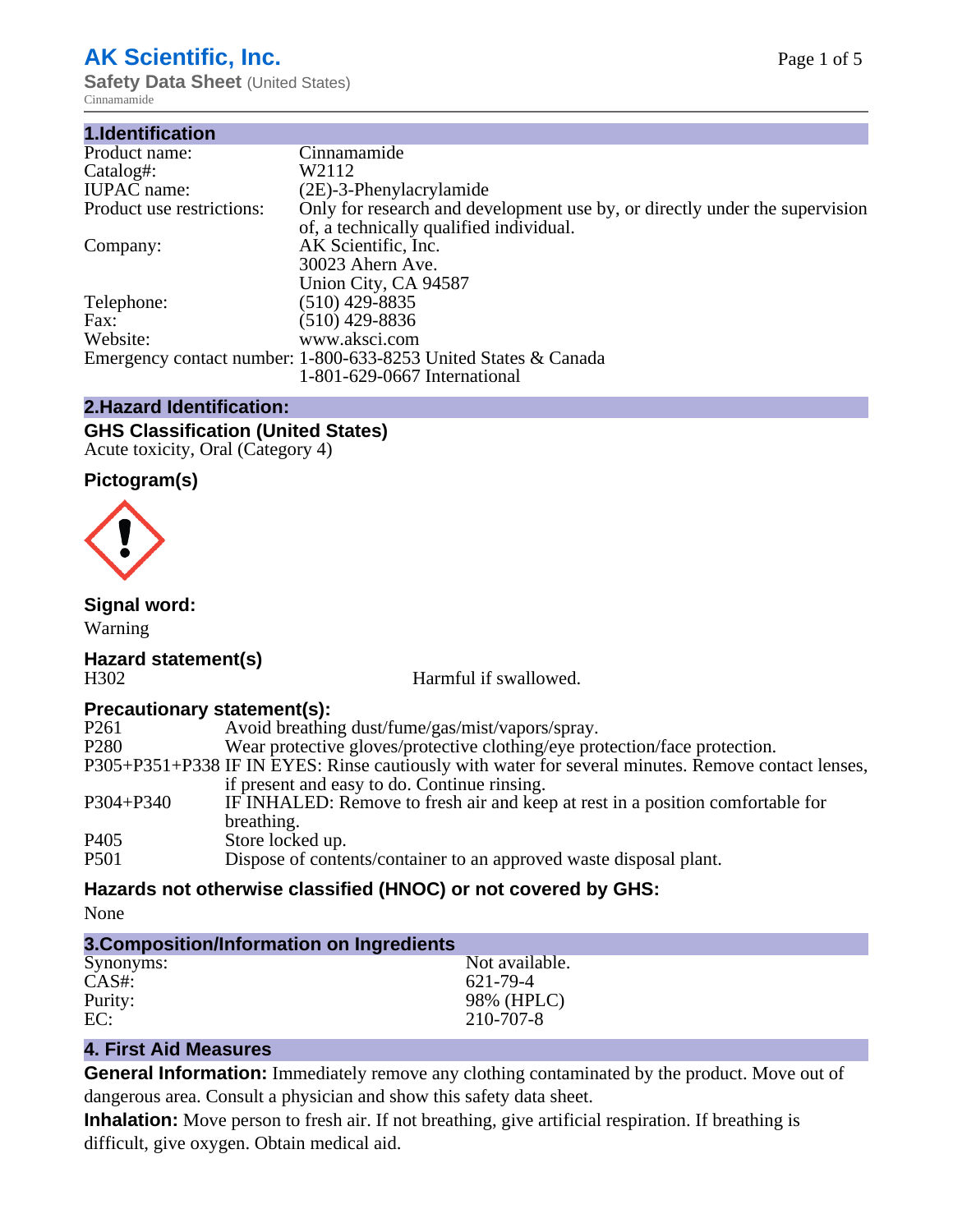**Skin contact:** Immediately flush skin with running water for at least 15 minutes while removing contaminated clothing and shoes. Wash clothing before reuse. Obtain medical aid immediately.

**Eye contact:** Immediately flush open eyes with running water for at least 15 minutes. Obtain medical aid immediately.

**Ingestion:** Do NOT induce vomiting without medical advice. Rinse mouth with water. Never administer anything by mouth to an unconscious person. Obtain medical aid immediately.

**Most important symptoms and effects, both acute and delayed:** No further information available. Please see sections 2 and 11.

**Indication of any immediate medical attention and special treatment needed:** No further information available.

## **5. Fire Fighting Measures**

**Suitable extinguishing media:** Use water spray, dry chemical, carbon dioxide, or chemical foam. **Specific hazards arising from the chemical:** Carbon oxides, Nitrogen oxides.

**Advice for firefighters:** As in any fire, wear a NIOSH-approved or equivalent, pressure-demand, self-contained breathing apparatus and full protective gear. During a fire, irritating and highly toxic gases may be generated by thermal decomposition or combustion.

## **6. Accidental Release Measures**

**Personal precautions, protective equipment and emergency procedures:** Wear protective equipment and keep unprotected personnel away. Ensure adequate ventilation. Remove all sources of ignition. Prevent further leak or spill if safe to do so. For personal protective equipment, please refer to section 8.

**Environmental precautions:** Do not let product enter drains, other waterways, or soil. **Methods and materials for containment and cleaning up:** Prevent further leak or spill if safe to do so. Vacuum, sweep up, or absorb with inert material and place into a suitable disposal container. Consult local regulations for disposal. See section 13 for further disposal information.

#### **7. Handling and Storage**

**Precautions for safe handling:** Avoid contact with skin, eyes, and personal clothing. Wash hands thoroughly after handling. Avoid breathing fumes. Use only with adequate ventilation. Wear suitable protective clothing, gloves, and eye/face protection. Keep away from sources of ignition. Minimize dust generation and accumulation. Keep container tightly closed. Open and handle container with care. Do not eat, drink, or smoke while handling.

**Conditions for safe storage, including any incompatibilities:** Store in a tightly-closed container when not in use. Store in a cool, dry, well-ventilated area away from incompatible substances. Keep away from sources of ignition. ,Store long-term at room temperature.

## **8. Exposure Controls/Personal Protection**

## **Exposure limits:**

| <b>OSHA PEL:</b>  | Not available. |
|-------------------|----------------|
| NIOSH REL:        | Not available. |
| <b>ACGIH TLV:</b> | Not available. |

**Appropriate engineering controls:** Avoid contact with skin, eyes, and clothing. Wash hands before breaks and immediately after handling the product. Facilities storing or utilizing this material should be equipped with an eyewash fountain. Use adequate general and local exhaust ventilation to keep airborne concentrations low.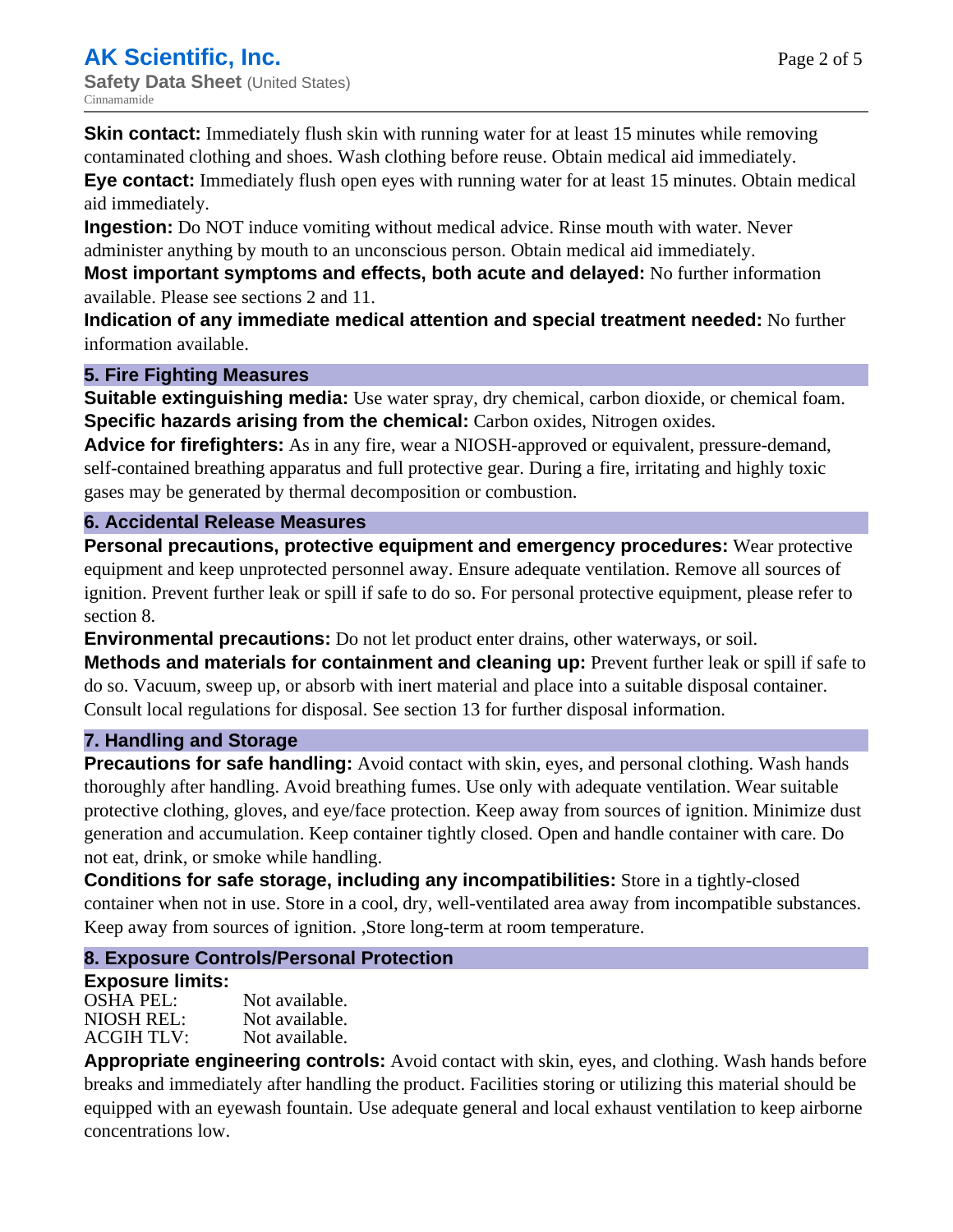## **AK Scientific, Inc.**

**Safety Data Sheet** (United States) Cinnamamide

#### **Personal protection**

- Eyes: Based on an evaluation of the eye or face hazards present, wear chemical splash-resistant safety glasses or goggles with side protection. A face shield may be appropriate in some workplaces. Use eyewear tested and approved under appropriate government standards such as OSHA 29 CFR 1910.133 or EU EN166. Hands: Wear gloves selected based on an evaluation of the possible hazards to hands and skin, the duration of use, the physical conditions of the workplace, and the chemical resistance and physical properties of the glove material. Skin and body: Protective clothing must be selected based on the hazards present in the workplace, the
- physical environment, the duration of exposure, and other factors. No fabric can provide protection against all potential hazards; therefore it is important to select the appropriate protective clothing for each specific hazard. At the minimum, wear a laboratory coat and close-toed footwear.
- Respiratory: Respirators are not a substitute for accepted engineering control measures such as enclosure or confinement of the operation, general and local ventilation, and substitution of less toxic materials. When respiratory personal protective equipment is appropriate based on an assessment of respiratory hazards in the workplace, use a NIOSH- or CEN-certified respirator.

| 9. Physical and Chemical Properties |                       |
|-------------------------------------|-----------------------|
| <b>Physical State:</b>              | Light brown powder    |
| Molecular Formula:                  | C9H9NO                |
| Molecular Weight:                   | 147.17                |
| Odor:                               | Not available.        |
| pH:                                 | Not available.        |
| <b>Boiling Point Range:</b>         | Not available.        |
| Freezing/Melting Point:             | $148 - 150$ °C        |
| <b>Flash Point:</b>                 | Not available.        |
| <b>Evaporation Rate:</b>            | Not available.        |
| Flammability(solid,gas):            | Please see section 2. |
| Explosive limits:                   | Not available.        |
| Vapor Pressure:                     | Not available.        |
| Vapor Density:                      | Not available.        |
| Solubility:                         | Not available.        |
| <b>Relative Density:</b>            | Not available.        |
| Refractive Index:                   | Not available.        |
| Volatility:                         | Not available.        |
| <b>Auto-ignition Temperature:</b>   | Not available.        |
| Decomposition Temperature:          | Not available.        |
| <b>Partition Coefficient:</b>       | Not available.        |
|                                     |                       |

#### **10. Stability and Reactivity**

| Reactivity:                         |
|-------------------------------------|
| Chemical stability:                 |
| Possibility of hazardous reactions: |
| Conditions to avoid:                |
| Incompatible materials:             |
| Hazardous decomposition products:   |

#### Not available. Stable under recommended temperatures and pressures. Not available. Dust generation. Strong oxidizing agents. Carbon oxides, Nitrogen oxides.

#### **11. Toxicological Information**

RTECS# Not available. Acute toxicity: Not available. Routes of exposure: Inhalation,eye contact,skin contact,ingestion. Symptoms related to the physical,chemical and toxicological characteristics:

Skin contact may result in inflammation characterized by itching, scaling, reddening, blistering, pain or dryness. Eye contact may result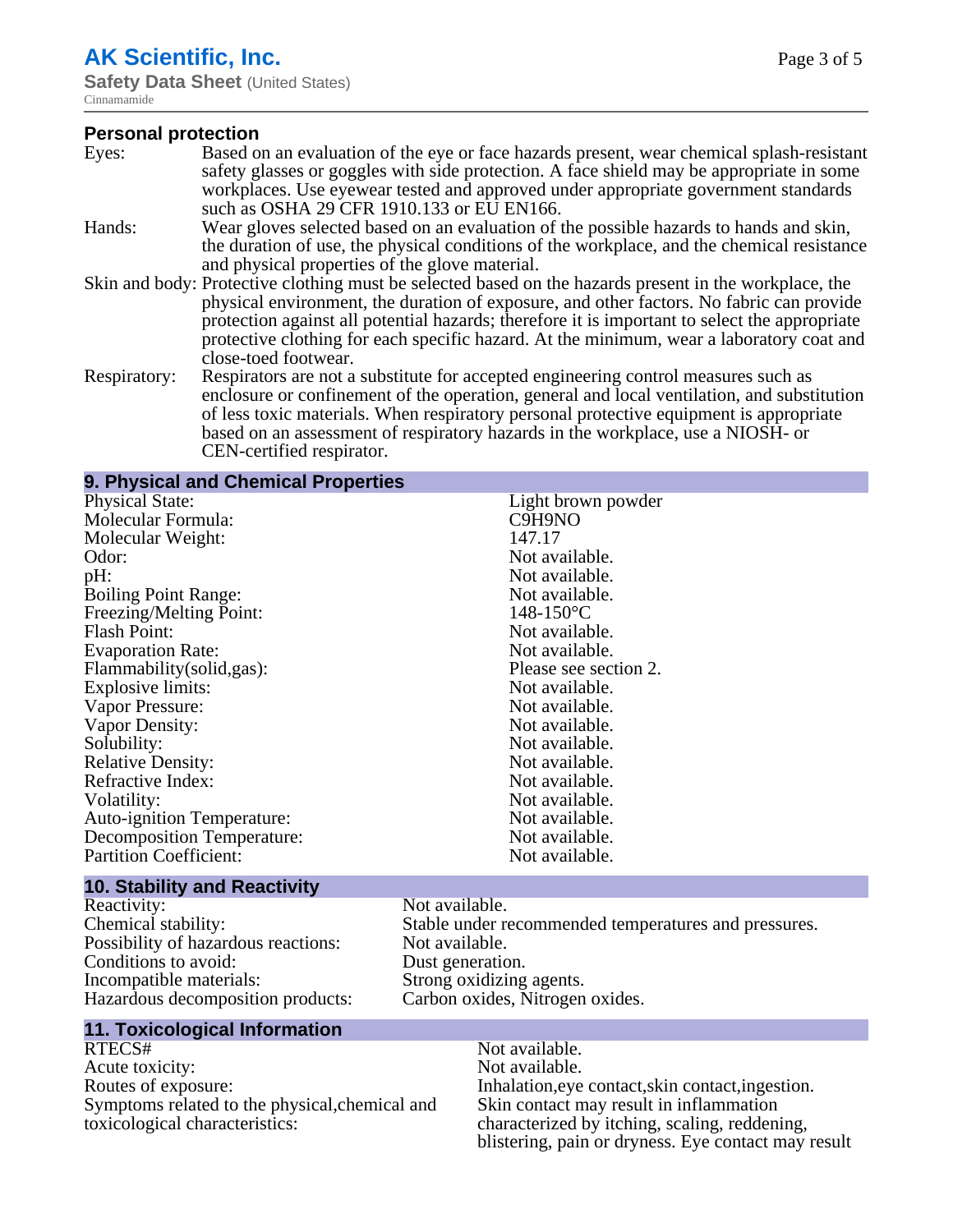in redness, pain or severe eye damage. Inhalation may cause irritation of the lungs and respiratory system. Overexposure may result in serious illness or death.

#### **Carcinogenicity**

IARC: Not classified.<br>
NOTP: Not listed. Not listed. OSHA: Not listed. Acute toxic effects: Inflammation of the eye is characterized by redness, watering, and itching. Skin inflammation is characterized by itching, scaling, reddening, or, occasionally, blistering.

| <b>12. Ecological Information</b> |                |
|-----------------------------------|----------------|
| Ecotoxicity:                      | Not available. |
| Persistence and degradability:    | Not available. |
| Bioaccumulative potential:        | Not available. |
| Mobility in soil:                 | Not available. |
| Other adverse effects:            | Not available. |

#### **13. Disposal Considerations**

Disposal of waste: Chemical waste generators must determine whether a discarded chemical is classified as hazardous waste. US EPA guidelines for the classification determination are listed in 40 CFR 261.3. Additionally, waste generators must consult state and local hazardous waste regulations to ensure complete and accurate classification. Observe all federal, state and local regulations when disposing of the substance.

Disposal of packaging: Do not reuse containers. Dispose of as unused product.

| <b>14. Transportation Information</b>                           |                |  |
|-----------------------------------------------------------------|----------------|--|
| <b>DOT (United States)</b>                                      |                |  |
| UN number:                                                      | Not hazmat     |  |
| Proper shipping name:                                           | Not available. |  |
| Transport hazard class:                                         | Not available. |  |
| Packing group:                                                  | Not available. |  |
| <b>IATA</b>                                                     |                |  |
| <b>UN Number:</b>                                               | Not DG         |  |
| Proper shipping name:                                           | Not available. |  |
| Transport hazard class:                                         | Not available. |  |
| Packing group:                                                  | Not available. |  |
| $\overline{AB}$ . For an electronic fundamental $\overline{AB}$ |                |  |

#### **15. Regulatory Information**

#### **TSCA (United States)**

This product is on the EPA Toxic Substance Control Act (TSCA) inventory. The product is supplied solely for use in research and development by or under the supervision of a technically qualified individual as defined in 40 CFR § 720 et seq. The health risks have not been fully determined. Any information that is or becomes available will be supplied on the SDS.

California Proposition 65: Not Available..

NFPA Rating: The Mealth: Health: Not available.<br>
Hammability: Not available. Flammability: Instability: Not available.